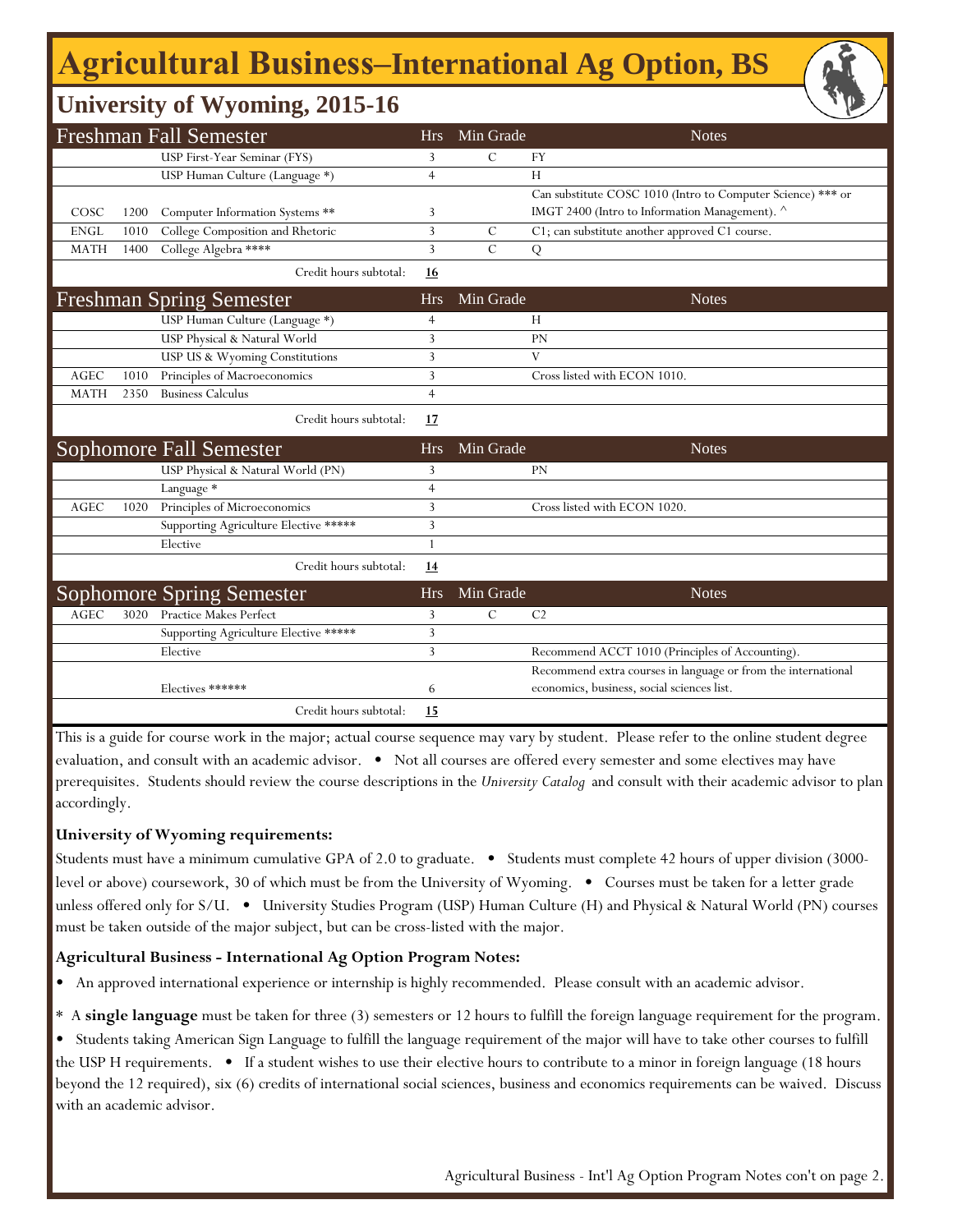# **Agricultural Business‒International Ag Option, BS**

## **University of Wyoming, 2015-16**

|                                                              |                                                            | $\mathbf{\Sigma}^{\prime}$                      |                |           |                                                                                                                                       |  |  |
|--------------------------------------------------------------|------------------------------------------------------------|-------------------------------------------------|----------------|-----------|---------------------------------------------------------------------------------------------------------------------------------------|--|--|
|                                                              |                                                            | Junior Fall Semester                            | Hrs            | Min Grade | <b>Notes</b>                                                                                                                          |  |  |
|                                                              |                                                            |                                                 |                |           | Cross listed with INST 3860; can substitute AGEC 4460 (Agriculture                                                                    |  |  |
| AGEC                                                         | 3860                                                       | Economics of World Food & Agriculture           | 3              |           | & Economic Development).                                                                                                              |  |  |
| <b>ECON</b>                                                  | 3010                                                       | Intermediate Macroeconomics                     | 3              |           |                                                                                                                                       |  |  |
|                                                              |                                                            |                                                 |                |           | Can substitute STAT 2050 (Fundamentals of Statistics) or STAT 2010                                                                    |  |  |
| <b>STAT</b>                                                  | 2070                                                       | Introductory Statistics for the Social Sciences | $\overline{4}$ |           | (Statistical Concepts).                                                                                                               |  |  |
|                                                              |                                                            |                                                 |                |           | Choose from the international economics, business, social sciences                                                                    |  |  |
|                                                              |                                                            | Electives ******                                | 6              |           | list.                                                                                                                                 |  |  |
|                                                              |                                                            | Credit hours subtotal:                          | 16             |           |                                                                                                                                       |  |  |
|                                                              |                                                            | <b>Junior Spring Semester</b>                   | Hrs            | Min Grade | <b>Notes</b>                                                                                                                          |  |  |
| <b>INBU</b>                                                  | 1040                                                       | Introduction to International Business          | 3              |           | Cross listed with INST 1040.                                                                                                          |  |  |
| <b>ECON</b>                                                  | 3020                                                       | Intermediate Microeconomics                     | 3              |           |                                                                                                                                       |  |  |
|                                                              |                                                            | Upper Division Ag Econ Elective *******         | 3              |           | Recommend AGEC 4050 (Agribusiness Marketing) or MKT 3210<br>(Intro to Marketing).                                                     |  |  |
|                                                              |                                                            |                                                 |                |           | Recommend extra courses in language or from the international                                                                         |  |  |
|                                                              |                                                            | Elective ******                                 | 3              |           | economics, business, and social sciences list.                                                                                        |  |  |
|                                                              |                                                            |                                                 |                |           | Choose from the international economics, business, social sciences                                                                    |  |  |
|                                                              |                                                            | Elective ******                                 | 3              |           | list.                                                                                                                                 |  |  |
|                                                              |                                                            | Credit hours subtotal:                          | 15             |           |                                                                                                                                       |  |  |
|                                                              |                                                            | <b>Senior Fall Semester</b>                     | Hrs            | Min Grade | <b>Notes</b>                                                                                                                          |  |  |
| AGEC                                                         | 4060                                                       | Agribusiness Management                         | 3              |           |                                                                                                                                       |  |  |
| AGEC                                                         | 4600                                                       | <b>Community Economic Analysis</b>              | 3              |           | Can substitute AGEC 4660 (Community & Economic Dev).                                                                                  |  |  |
|                                                              |                                                            |                                                 |                |           | C3; can substitute AGEC 4970 (Technical Communication for                                                                             |  |  |
| AGEC                                                         | 4965                                                       | Agribusiness Strategy and Ethics Capstone       | 3              | С         | Agribusiness).                                                                                                                        |  |  |
|                                                              |                                                            |                                                 |                |           | Choose from the international economics, business, social sciences                                                                    |  |  |
|                                                              |                                                            | Upper Division Electives ******                 | 6              |           | list.                                                                                                                                 |  |  |
|                                                              |                                                            | Credit hours subtotal:                          | 15             |           |                                                                                                                                       |  |  |
|                                                              |                                                            | <b>Senior Spring Semester</b>                   | Hrs            | Min Grade | <b>Notes</b>                                                                                                                          |  |  |
| AGEC                                                         | 4880                                                       | Int'l Agricultural Trade, Markets and Policy    | 3              |           |                                                                                                                                       |  |  |
| <b>ECON</b>                                                  | 4740                                                       | <b>International Finance</b>                    | 3              |           |                                                                                                                                       |  |  |
|                                                              |                                                            | Upper Division Ag Econ Elective *******         | 3              |           | Recommend AGEC 4500 (Agricultural Finance).                                                                                           |  |  |
|                                                              |                                                            | Upper Div Track of Study Elective ******        | 3              |           |                                                                                                                                       |  |  |
|                                                              |                                                            | Credit hours subtotal:                          | 12             |           |                                                                                                                                       |  |  |
|                                                              | <b>TOTAL CREDIT HOURS:</b><br><u>120</u>                   |                                                 |                |           |                                                                                                                                       |  |  |
| Agricultural Business - Int'l Ag Option Program Notes con't: |                                                            |                                                 |                |           |                                                                                                                                       |  |  |
|                                                              | ** Requires Math Placement Exam ≥ 2. (University standard) |                                                 |                |           |                                                                                                                                       |  |  |
|                                                              |                                                            |                                                 |                |           | *** Requires MATH ACT $\geq$ 25, MATH SAT $\geq$ 600, Math Placement Exam $\geq$ 4, or $\geq$ C in MATH 1400 within one year prior to |  |  |
|                                                              | the start of the course. (University standard)             |                                                 |                |           |                                                                                                                                       |  |  |

\*\*\*\* Requires MATH ACT  $\geq$  23, MATH SAT  $\geq$  600, Math Placement Exam  $\geq$  3, or  $\geq$  C in Math 0925. (University standard)

 $^{\wedge}$  AGRI 1010 is an approved substitute for Wyoming community college transfer students.

\*\*\*\*\* **Supporting Ag Electives** (6 hrs): Can be any course in the College of Ag & Natural Resources outside of the Department of Agricultural and Applied Economics. • Credits earned in approved USP science courses offered within the College of Ag & Natural Resources can fulfill the supporting ag elective requirements. • Recommended courses include:

| AECL 1000        | Agroecology (4 hrs/PN)          | <b>ENTO 1000</b> | Insect Biology $(3 \text{ hrs/PN})$ OR                  |
|------------------|---------------------------------|------------------|---------------------------------------------------------|
| ANSC 1010        | Livestock Production (4 hrs)    | <b>ENTO 1001</b> | Insect Biology $(4 \text{ hrs} [w / \text{ lab}] / PN)$ |
| <b>FDSC 1410</b> | Food and Our Well Being (3 hrs) | <b>REWM 2000</b> | Principles of Rangeland Mgmt (3 hrs) OR                 |
|                  |                                 | <b>REWM 3020</b> | Nutritional Mgmt of Grazing Ungulates (4 hrs)           |

Agricultural Business - Int'l Ag Option Program Notes con't on page 3.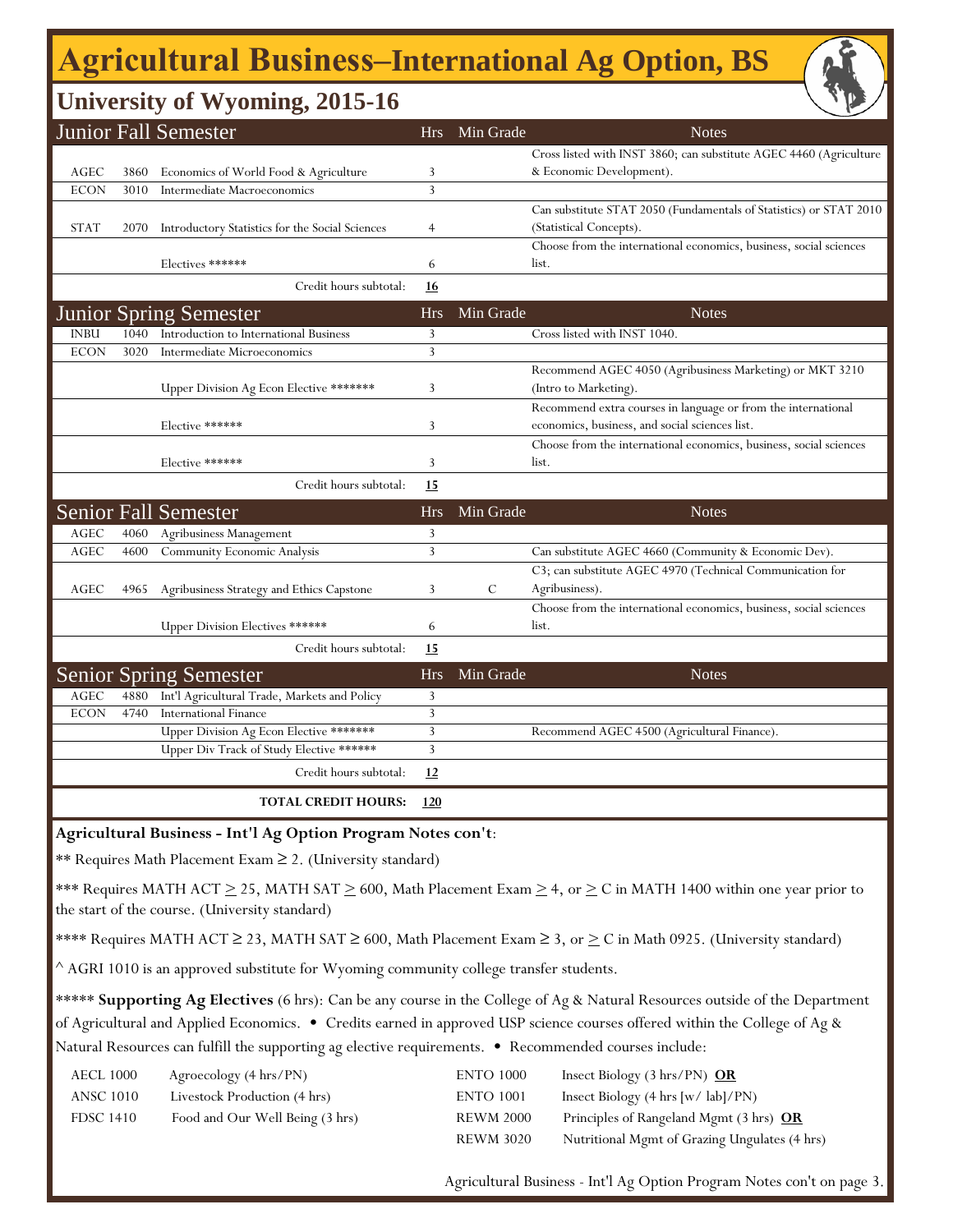## **Agricultural Business‒International Ag Option, BS**



#### **Agricultural Business - Int'l Ag Option Program Notes con't**:

\*\*\*\*\*\* **Electives** (15 hrs): A list of recommended courses is available from academic advisors; included, but not limited to these, are the following courses. Please consult with an academic advisor about which courses best fulfill academic and career goals.

| AGEC 4930        | Agricultural Economics Internship <sup>#</sup> | <b>POLS 3220</b> | Govt & Politics of Russia & FSU (3 hrs)              |
|------------------|------------------------------------------------|------------------|------------------------------------------------------|
| GEOG 1020        | Intro to Human Geography (3 hrs)               | <b>POLS 3270</b> | Govt & Politics of the Middle East (3 hrs)           |
| GEOG 3030        | Geography & Development (3 hrs)                | <b>POLS 4240</b> | Culture, Society & Political Econ in E. Asia (3 hrs) |
| GEOG 3050        | Economic Geography (3 hrs)                     | <b>POLS 4330</b> | American Foreign Relations (3 hrs)                   |
| <b>INBU 4570</b> | Global Business Issues (1-6 hrs)               |                  | SOC/INST 4110 Sociology of Intl Development (3 hrs)  |
| POLS 2310        | Intro to International Relations (3 hrs)       | SOC 4300         | The World System (3 hrs)                             |

# An approved international experience or internship is highly recommended.

\*\*\*\*\*\*\* The major requires students to earn **18 hours of upper division credit in Agricultural Economics (AGEC)** not including the courses necessary to fulfill the C2 and C3 requirements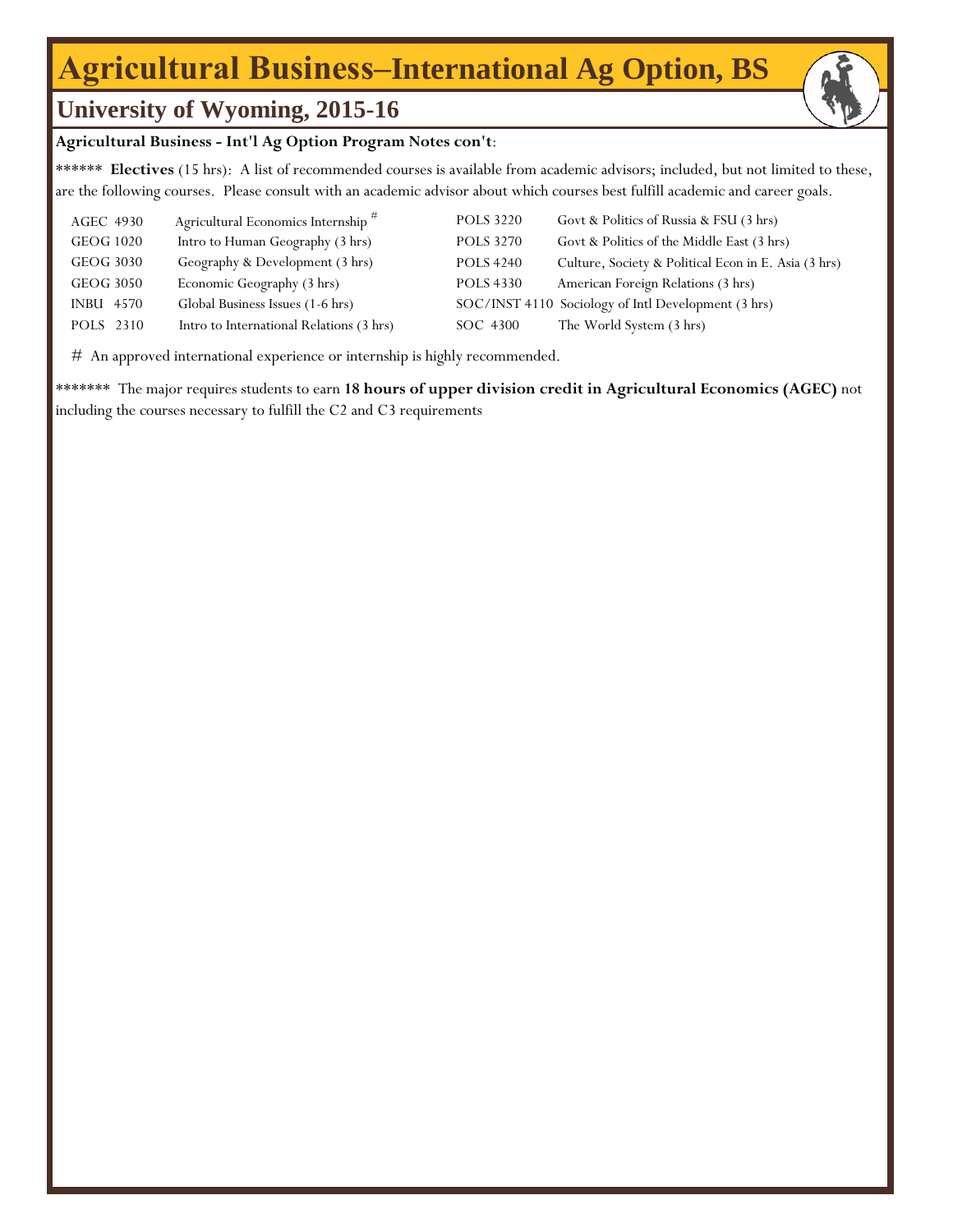NOTE: General Bulletin and Degree Audit indicate that six hours of social sciences courses are required, three of which should be SOC 1000 or POLS 1200. But none of the six show up in the plan Advise